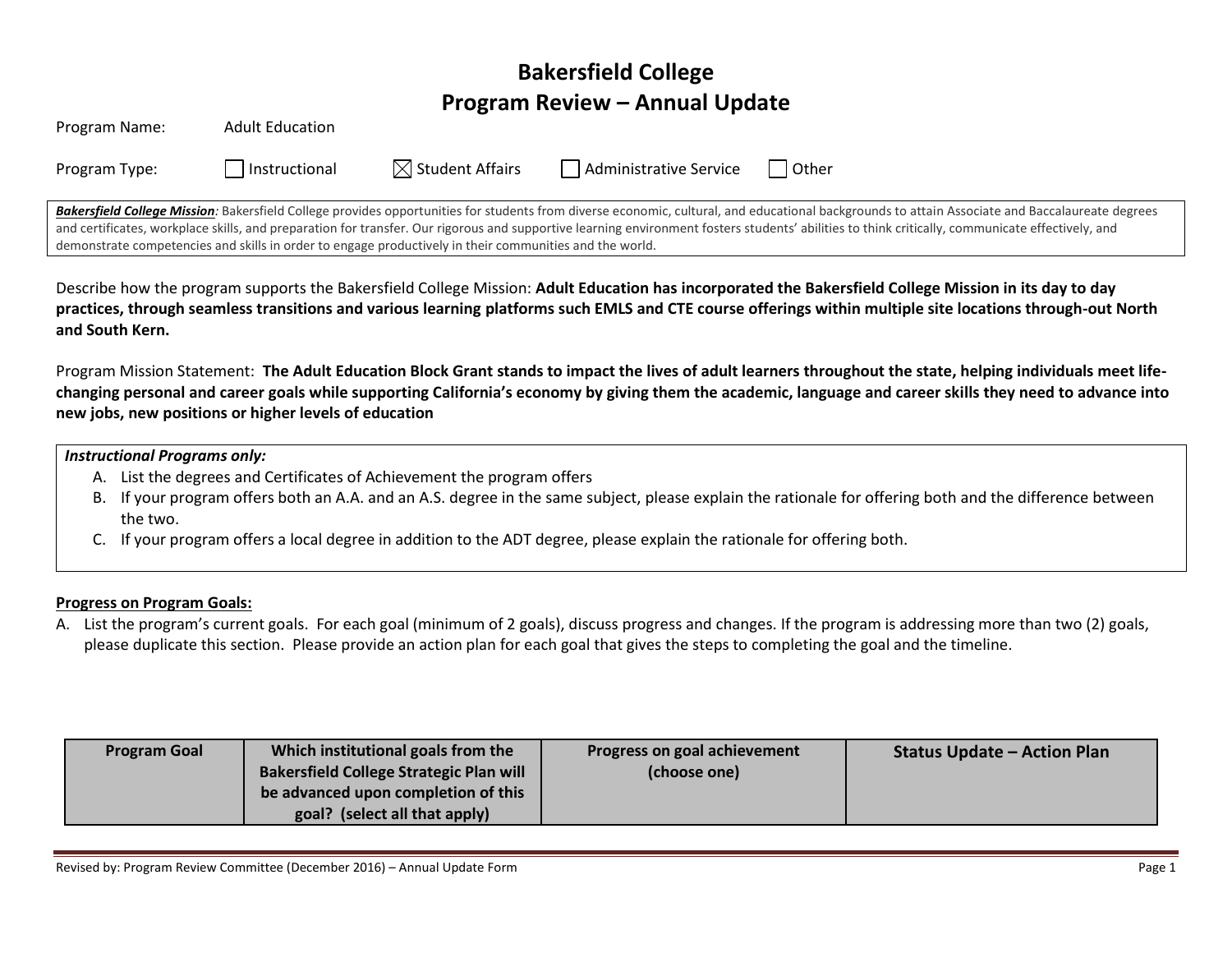| Provide<br>seamless<br>transitions<br>for adult<br><b>learners</b>       | $\boxtimes$ 1: Student Learning<br>$\boxtimes$ 2: Student Progression and Completion<br>3: Facilities<br>$\boxtimes$ 4: Oversight and Accountability<br>$\boxtimes$ 5: Leadership and Engagement | Completed:<br>(Date)<br>Revised:<br>(Date)<br>$\boxtimes$ Ongoing:<br>10/3/2017 (Date) | barriers<br>Eliminating<br>providing<br>and<br>direct<br>and<br>access<br>to.<br>resource<br>education directly on the various Adult<br>School and community sites will allow<br>for transitional gaps to be bridged. |
|--------------------------------------------------------------------------|--------------------------------------------------------------------------------------------------------------------------------------------------------------------------------------------------|----------------------------------------------------------------------------------------|-----------------------------------------------------------------------------------------------------------------------------------------------------------------------------------------------------------------------|
| 2. Create job<br>security<br>through<br>Career<br>Pathway<br>Development | $\boxtimes$ 1: Student Learning<br>$\boxtimes$ 2: Student Progression and Completion<br>3: Facilities<br>4: Oversight and Accountability<br>$\boxtimes$ 5: Leadership and Engagement             | Completed:<br>(Date)<br>Revised:<br>(Date)<br>$\boxtimes$ Ongoing:<br>10/3/2017 (Date) | Continued efforts to partner with CTE<br>and America's Job Center, help insure<br>student support and success as they<br>navigate through their educational<br>pathways to employment                                 |

B. List new or revised goals (if applicable)

| <b>New/Replacement Program Goal</b>          | Which institutional goals will be advanced upon   | <b>Status Update - Action Plan</b>              |
|----------------------------------------------|---------------------------------------------------|-------------------------------------------------|
|                                              | completion of this goal? (select all that apply)  |                                                 |
| Expansion into industry partnerships in      | $\boxtimes$ 1: Student Learning                   | Continue to build current and new               |
| order to provide additional venues of higher | $\boxtimes$ 2: Student Progression and Completion | community partnerships.                         |
| learning.                                    | 3: Facilities                                     |                                                 |
|                                              | $\boxtimes$ 4: Oversight and Accountability       |                                                 |
|                                              | $\boxtimes$ 5: Leadership and Engagement          |                                                 |
| <b>Marketing of Adult Education to the</b>   | $\boxtimes$ 1: Student Learning                   | Univision marketing of Adult Ed and EMLS        |
| community                                    | $\boxtimes$ 2: Student Progression and Completion | courses in progress and set to launch this fall |
|                                              | 3: Facilities                                     | and early spring along various community        |
|                                              | $\boxtimes$ 4: Oversight and Accountability       | outreach efforts.                               |
|                                              | $\boxtimes$ 5: Leadership and Engagement          |                                                 |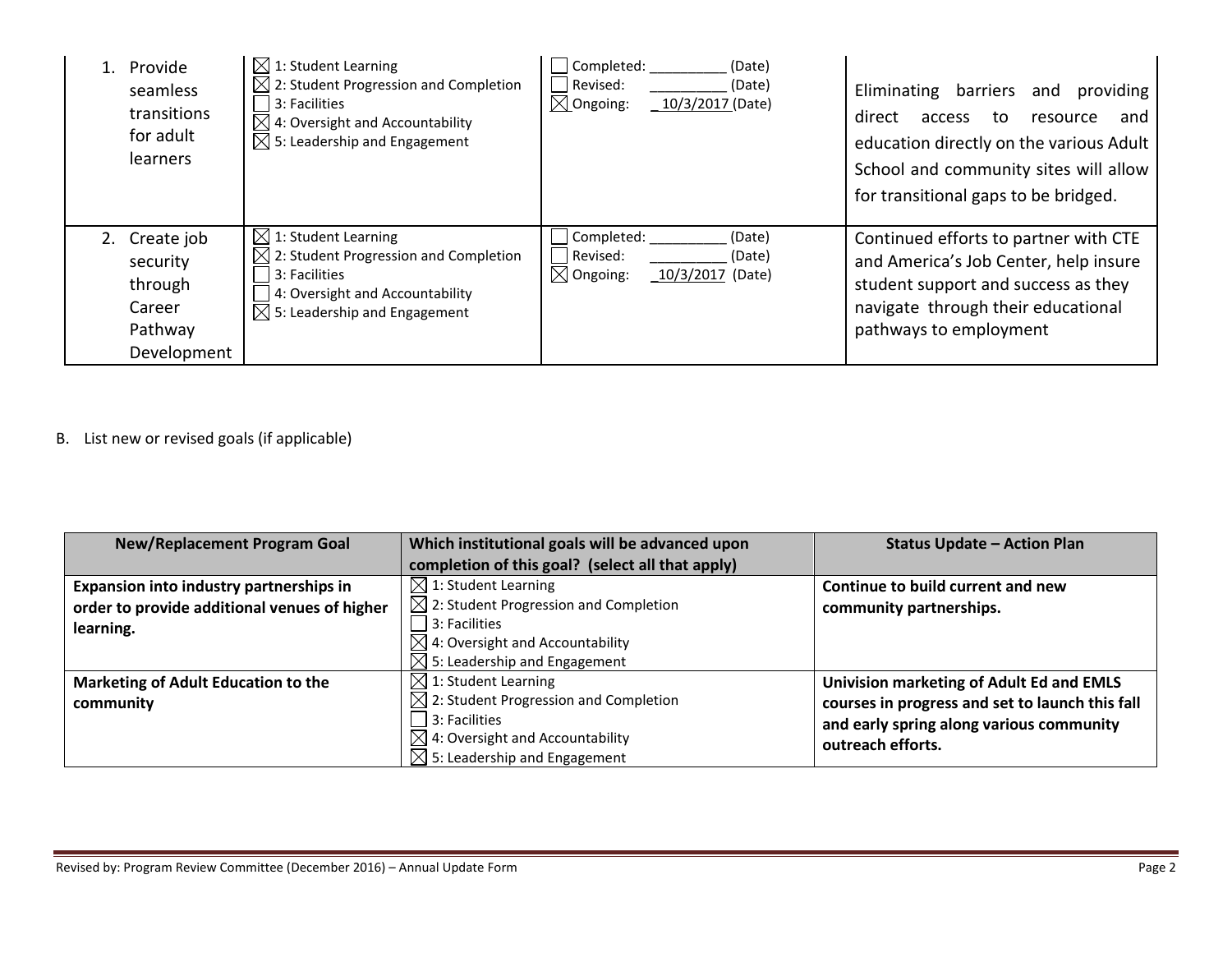#### **Best Practices:**

Programs often do something particularly well; usually they have learned through assessment – sometimes trial and error – what solves a problem or makes their programs work so well. These are often called Best Practices and can help others. Please share the practices your program has found to be effective.

**-Implementation of EMSL courses both for credit and non-credit directly at the Job Spot.**

**-Provide an EMLS certificate as a first step for BAS students as they transition over to BC.**

**-Identify Cohorts of students as potential for transfer to BC and provide transitional support over to BC main campus.**

**-Create platforms for connectivity for BAS students to BC, such campus tours, workshops and career/ personal development opportunities.**

**-Eliminating barriers by providing resources such as books, bus passes and school supplies.**

## **Program Analysis**:

Take a look at your trend data (all programs should have some form of data that is used to look at changes over time).

- 1. Please report on any unexpected changes or challenges that your program encountered this cycle: **With any new program, navigating through new systems and processes is to be expected. Data and accountability are a huge priority for Adult Ed and such is working with the district on best practices and efficiency in collecting this data.**
- 2. How does your trend data impact your decision-making process for your program? **Data allows Adult Ed the opportunity to accommodate to the needs of the student and specifically the adult learner.**
- 3.
- 4. Were there any changes to student success and retention for face-to-face, as well as online/distance courses? **Adult Ed recognizes the opportunity to serve adult learners in various settings. Continued effort is placed upon providing EMLS/ ESL courses on sites through-out North and South Kern, followed by Assessment testing.**
- 5. Were there any changes to student demographics (age, gender, or ethnicity) for the past cycle? **Adult Ed demographics vary within itself. Ranges from 18 and older, single parented, head of household homes with income medians below poverty level. One absolute is that 90% are job seeking and wish to obtain resource and or/ education to obtain this objective.**

## **Resource Request and Analysis:**

| <b>Resource Request</b>                                                                       |                                                  | If Fulfilled, Discuss How Previous Year's Requests Impact Program Effectiveness?                                                                                                                                                                     |
|-----------------------------------------------------------------------------------------------|--------------------------------------------------|------------------------------------------------------------------------------------------------------------------------------------------------------------------------------------------------------------------------------------------------------|
| <b>Positions:</b><br>Discuss the impact new<br>and/or replacement<br>faculty and/or staff had | $\boxtimes$ 1: Classified Staff<br>$ 2:$ Faculty | <sup>1</sup> Brining on an Academic Liaison to work with Adult Schools directly has been<br>in valuable and Adult Ed wishes to expand upon this if the need arises.<br>Additionally, Adult Ed will be bringing on and Educational Advisor this fall. |

Revised by: Program Review Committee (December 2016) – Annual Update Form **Page 3** and Page 3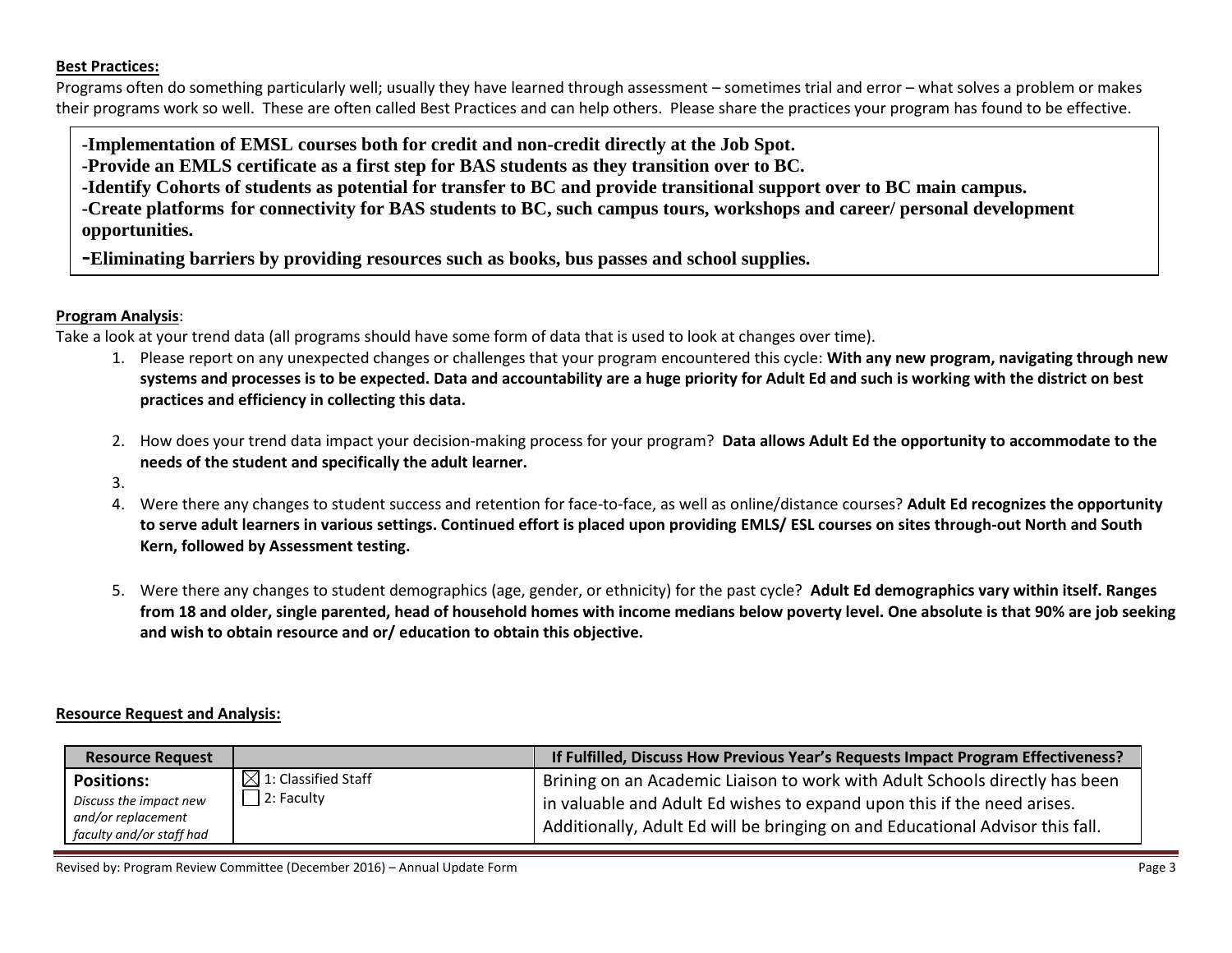| on your program's<br>effectiveness.                                                                                                                                                                                                                                       |                                                                                                      |                                                                                                                                                                                            |
|---------------------------------------------------------------------------------------------------------------------------------------------------------------------------------------------------------------------------------------------------------------------------|------------------------------------------------------------------------------------------------------|--------------------------------------------------------------------------------------------------------------------------------------------------------------------------------------------|
| Professional<br>Development:<br>Describe briefly, the<br>effectiveness of the<br>professional development<br>your program has been<br>engaged in (either<br>providing or attending)<br>during the last cycle                                                              | $\boxtimes$ 1: Provided Professional Development<br>$\boxtimes$ 2: Attended Professional Development | Any opportunity that provides growth and development both professionally<br>and personally contributes to the Adult Ed staff and enhances their ability to<br>serve their students better. |
| <b>Facilities:</b><br>If your program received a<br>building remodel or<br>renovation, additional<br>furniture or beyond<br>routine maintenance,<br>please explain how this<br>request or requests<br>impacts your program and<br>helps contribute to<br>student success. | 1: Space Allocation<br>2: Renovation<br>3: Furniture<br>4: Other<br>5: Beyond Routine Maintenance    |                                                                                                                                                                                            |
| Technology:<br>If your program received<br>technology (audio/visual-<br>projectors, TV's,<br>document cameras) and<br>computers, how does the<br>technology impact your<br>program and help<br>contribute to student<br>success?                                          | 1: Replacement Technology<br>$\boxtimes$ 2: New Technology<br>3: Software<br>$\lceil$ 4: Other       | As per the Adult Ed 3-year and Annual Plan, we wish to provide 20 laptops directly on site at<br>the new Bakersfield Adult School- Job Spot Site.                                          |
| <b>Resource Request</b>                                                                                                                                                                                                                                                   |                                                                                                      | <b>Discuss How Effective Request is for Student Success?</b>                                                                                                                               |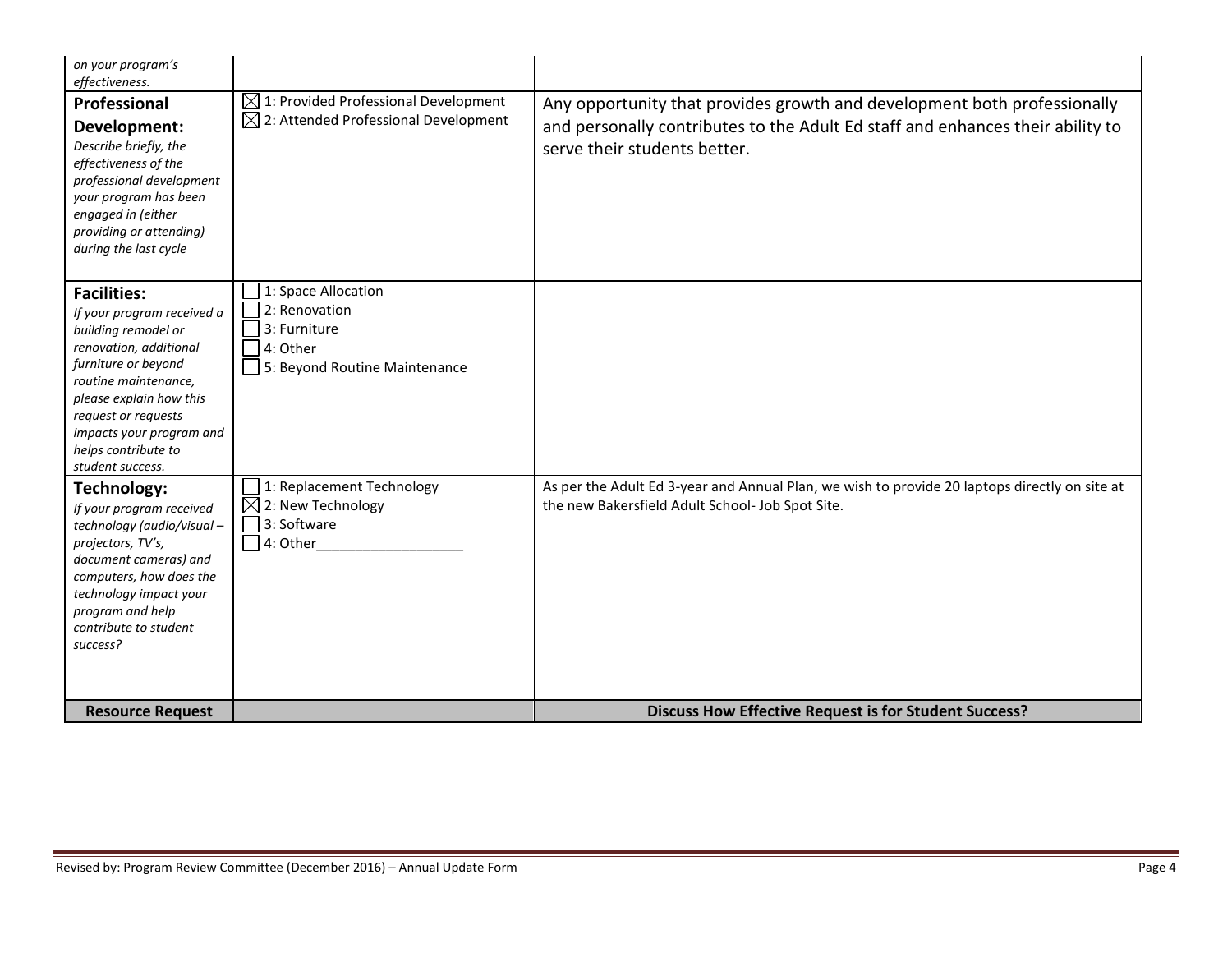| <b>Other Equipment:</b><br>If your program received<br>equipment that is not<br>considered audio/visual or<br>computer equipment<br>technology, please explain<br>how these resources<br>impact your program and<br>help contribute to student<br>success. | 1: Replacement<br>$ 2:$ New<br>$\Box$ 3: Other |                                                                                                                                                                                   |
|------------------------------------------------------------------------------------------------------------------------------------------------------------------------------------------------------------------------------------------------------------|------------------------------------------------|-----------------------------------------------------------------------------------------------------------------------------------------------------------------------------------|
| <b>Budget:</b><br>Explain how your budget<br>justifications will<br>contribute to increased<br>student success for your<br>program. (Fiscal requests<br>will be submitted by the<br>faculty chair and/or area<br>administrator.)                           |                                                | As per the Adult Ed 3-year and Annual Plan, the Adult Education Block Grant is directly<br>related to budget. Every dollar spent is tied into objectives via the Kern Consortium. |

#### **Conclusions & Snapshot:**

Present any conclusions and findings about the program. This is an opportunity to provide a brief abstract or synopsis of your program's current circumstances and needs. Consider this a snapshot of your program, if someone were to only read this portion of your annual program review.

**The goal is to eliminate barriers for underserved students by taking the resources directly to them. Currently, Adult Education serves students in North and South Kern County in various locations such Delano Adult School, Wasco, Delano, and McFarland High Schools and most recently the Bakersfield Adult School.**

## **Future of Adult Education**

**Leveraging the AEBG funds, BAS coordinated a partnership that will bring education and training programs to our underserved adult population in South Kern. The BAS expanded services through the newly launched Job Spot, a one-stop that is staffed by both KHSD and BC Advocate Team that include an Academic Liaison and Educational Advisor. The new BAS Job Spot featuring the BC One-Stop, serves as a Resource Hub by providing an innovative and creative space for Student Success. BC will collaborate with Bakersfield Adult School to co-locate and align basic skills and EMLS/ESL courses.**